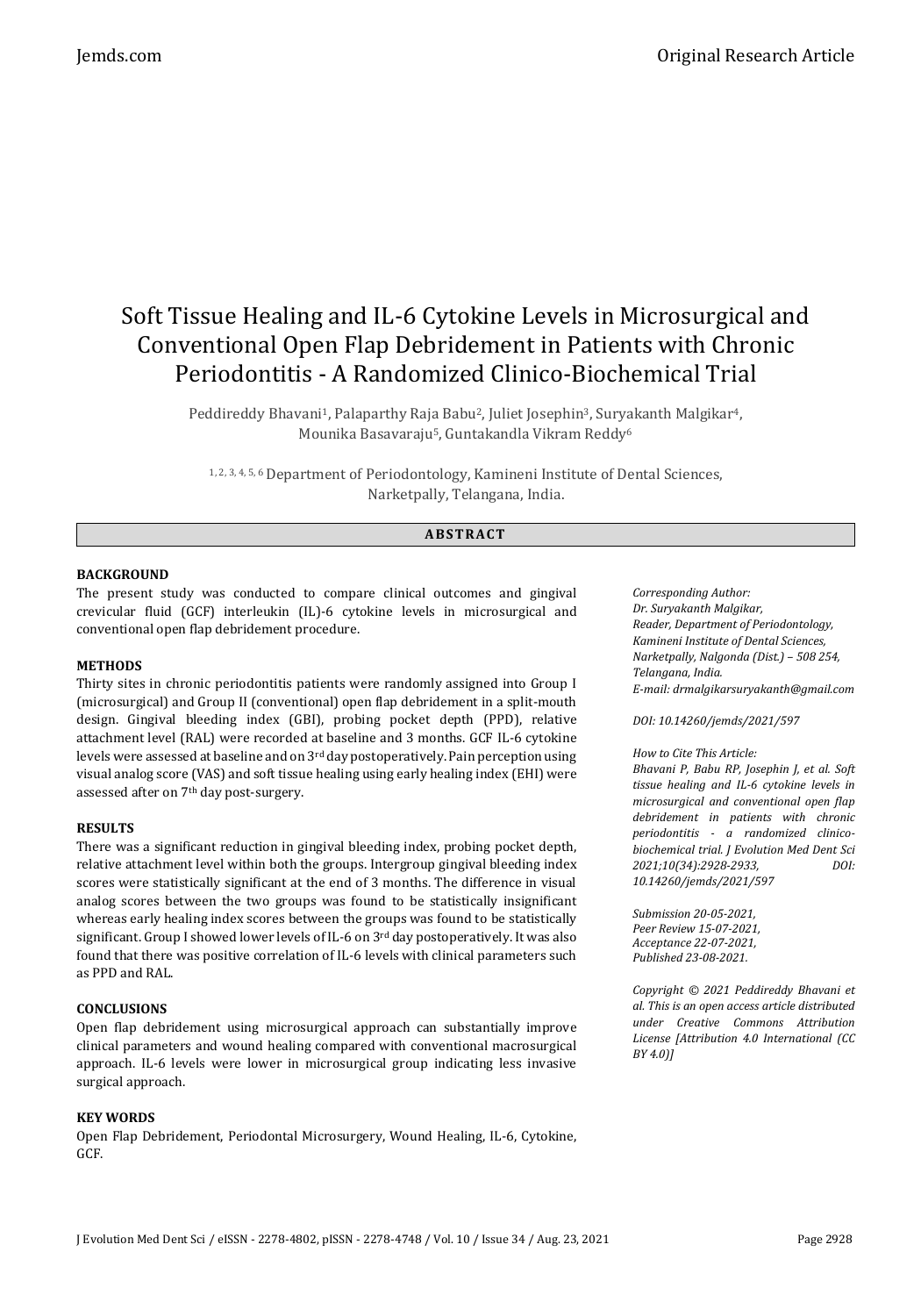## **BACK GR O U ND**

The goal of periodontal therapy is to provide a dentition that functions in health and comfort for the life of the patient. This result is generally achieved by elimination of inflammation resulting from the subgingival colonization of pathogenic bacteria. Conventional periodontal treatments such as scaling and root planning, and open flap debridement are highly effective in repairing disease-related defects and in halting the progression of periodontitis.<sup>1</sup>

The treatment modalities in some areas of periodontal education and research have swung away from traditional mechanical and surgical therapy towards advanced treatment options. Development in the therapies and techniques such as endoscopes, magnification loupes, dental operating microscopes offer advantages to the clinician such as illumination, magnification, visual acuity and increased precision in the delivery of operating skills.<sup>2</sup> Magnification loupes provide better magnification, wider depths of the field and longer working distance. They provide a clear, larger image that allows the clinician to work better in the oral field. Microsurgery has been proposed in various fields of dentistry and gained importance in periodontics. It's perceived advantages in periodontics relate to the enhanced visual acuity associated with magnification and better soft tissue manipulation.<sup>3</sup> A variety of factors play an important role in determining the outcome of flap, such as soft tissue manipulation and importantly the ability for primary closure of the flap.<sup>4</sup>

Gingival crevicular fluid is an inflammatory exudate and contains different substances which includes immunoglobulin, microorganisms, toxins, cells, lysosomal enzymes and markers.<sup>5</sup> Cytokines have been detected in GCF and presence of such constituents can be of effective value in evaluating periodontal disease condition or outcomes of periodontal treatment. Interleukin-6 is a cytokine that is found at an increased level in GCF of periodontitis patients and is also reported to be closely related to clinical severity of periodontitis.<sup>6</sup>

To our knowledge till date, no scientific literature has been documented to compare GCF IL-6 cytokine levels in microsurgical and conventional open flap debridement procedure. Hence, the present study was done to compare the clinical outcomes and GCF IL-6 cytokine levels in microsurgical and conventional open flap debridement procedure.

#### **Obj e c ti ve s**

- To clinically evaluate the treatment outcomes of microsurgical open flap debridement and to compare the clinical outcomes with conventional open flap debridement procedure in chronic periodontitis patients.
- To evaluate and compare soft tissue healing outcomes in both the procedures in chronic periodontitis patients.
- To evaluate GCF cytokine levels before and after microsurgical and conventional open flap debridement in chronic periodontitis patients.

## **ME TH OD S**

The present single blinded randomized controlled clinico biochemical trial was carried out at a single centre, Kamineni Institute of Dental Sciences, Telangana from February 2019 to May 2020.

Approval for the conduct of the study was obtained from the Institutional Ethical Committee (IEC/2018/34) which was registered in clinical trials registry - India with registration no. CTRI/2019/02/017691. CONSORT guidelines were followed. The nature and purpose of the study was explained to the patients and written informed consent was obtained.

#### **Patient Selection**

A total of fifteen untreated chronic generalized periodontitis patients satisfying the inclusion and exclusion criteria enrolled in the study. The subjects for the study were selected from the outpatient's section, Department of Periodontics.

#### **Inclusion Criteria**

- Individuals between 25 60 years of age
- At least one site with probing pocket depth  $\geq 5$  mm
- Similar horizontal bone loss in contralateral quadrants

#### **Exclusion Criteria**

- Patients with any systemic diseases
- Without periodontal therapy in the past 6 months
- Pregnant or lactating women

#### **Sam ple Si ze**

 Sample size was calculated using G power 3.1 software. 30 sites would be sufficient to achieve the required significance under 95 % power with alpha error value set at 0.05.

#### **Screening and Examinations**

Total eight patients with chronic periodontitis were included in the study (Figure 1). After taking an informed consent from patient, periodontal examination was done using UNC-15 probe.

The clinical parameters gingival bleeding index (GBI),7 probing pocket depth (PPD) and relative attachment level (RAL) of selected sites were recorded at baseline and 3 months in Group I and Group II. All measurements were performed by one experienced periodontal examiner, allowing an intraexperimental comparison of the values.

Percentage agreement with another examiner within 1 mm was > 97 %. A customized stent was fabricated to standardize the location and angulation of periodontal probe at all the six sites. Measurements were done at selected sites and the reading was recorded to the nearest millimetres.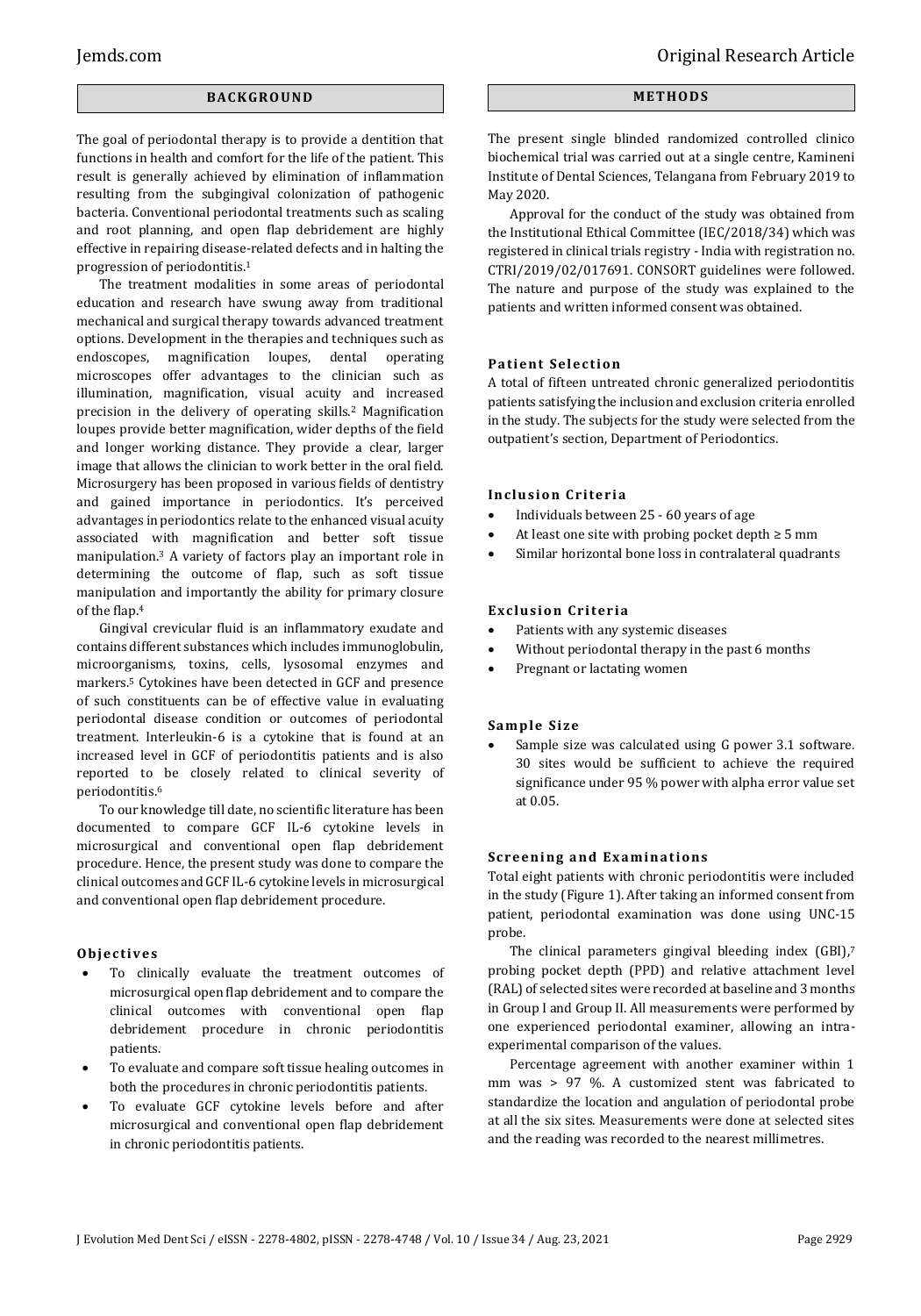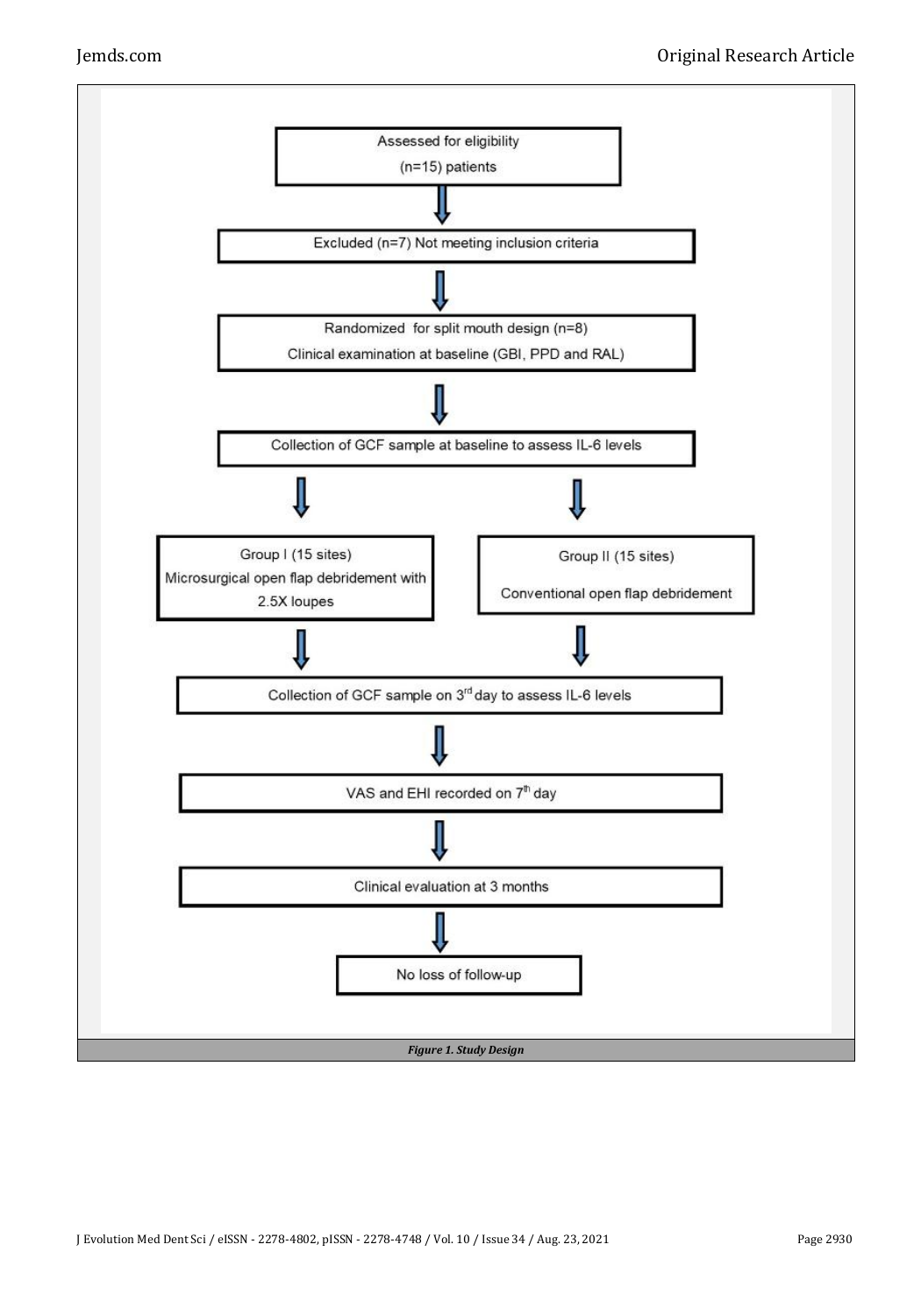

#### **R ando mi z a ti o n**

- Total 30 sites were selected according to inclusion and exclusion criteria and the selected sites were randomly divided by flipping the coin into two groups of 15 each.
- Group I (Test): Microsurgical open flap debridement
- Group II (Control): Conventional open flap debridement
- All patients received thorough scaling and root planing.

#### **Collection of Gingival Crevicular Fluid Sample**

Pooled GCF samples were collected by micropipettes (Sigma Aldrich Company) at selected site after isolating the area with cotton rolls and air drying in order to prevent any salivary contamination of sample. GCF samples were collected at baseline and on 3rd day post-surgery. Following the isolation and drying of a site, capillary tubes of known internal diameter were inserted into the entrance of the gingival crevice. $8$  2  $\mu$ l of GCF was collected and transferred to Eppendorf tubes and stored at - 80°c for further analysis of IL-6 by using enzyme linked immunosorbent assay (ELISA) kit.

#### **Surgical Procedure**

All periodontal surgical procedures were performed under aseptic conditions and the patient was asked to rinse the mouth before surgery with 10 ml of 0.2 % chlorhexidine digluconate solution for 60s.

After anesthetizing the area with 2 % lignocaine with adrenaline (1: 80000) solution, surgical procedure was performed, the selected sites in Group I microsurgery was carried out with ×2.5 optical magnification loupes (Heine Dental Loupes S - Frame). Sulcular incisions were placed with microsurgical ophthalmic blades (Figure 2). Buccal and lingual full-thickness mucoperiosteal flaps were elevated using periosteal elevators and granulation tissue adherent to the inner surface of flaps was carefully removed with area-specific curettes (Hu - Friedy, USA) to provide full access and visibility to root surfaces. Any remaining plaque and calculus were gently removed using hand instruments. Sutures were placed using 5-0 (non - resorbable) sutures to achieve primary

# Jemds.com Original Research Article

closure. Whereas conventional open flap debridement was carried out at the selected sites in Group II using area-specific curettes (Hu - Friedy, USA) and both the surgical flaps were approximated using a 3-0 (non - resorbable) sutures.

All patients received systemic antibiotic therapy (Cap. Amoxicillin 500 mg thrice daily) for 7 days and analgesics (Ketorol DT 10 mg thrice daily) for 3 days to prevent postoperative pain and oedema. Sutures were removed 7 days post-operative. On 7<sup>th</sup> day post-surgery pain perception using visual analog scale<sup>9</sup> and soft tissue healing using early healing index (EHI) by Landry et al.<sup>10</sup> were assessed.

#### **S ta ti s ti cal An aly si s**

The data were analysed using the SPSS (Statistical Package for the Social Sciences) software 20.00 program (SPSS Inc. Chicago, IL, USA). Before analysis, normality was checked by Kolmogorov Smirnov test and found that GBI, PPD, RAL, VAS and EHI were not following normal distribution. Therefore, the non-parametric tests (Mann-Whitney U test) were applied for above mentioned clinical parameters, whereas parametric tests (independent t test and dependent t test were applied) were applied for IL-6 level analysis.

#### **R ES U LT S**

The changes in GBI, PPD, RAL, VAS, EHI and IL-6 between the groups in different visits are shown in Table 1 and 2 respectively. Mean GBI scores at baseline and 3 months in Group I were  $88.33 \pm 12.91$  and  $36.67 \pm 12.91$  whereas in Group II were  $93.3 \pm 11.44$  and  $50.00 \pm 13.36$  respectively. Intra group comparison of GBI was statistically significant ( $P =$ 0.0007) between baseline and 3 months in Group I and Group II. Intergroup comparison of GBI was not statistically significant at baseline between Group - I and Group - II (P = 0.3615) but at 3 months it was statistically significant between Group - I and Group - II ( $P = 0.0327$ ).

| <b>Parameter</b>                                              | <b>Time Interval</b> | <b>Group I</b><br>$(Mean \pm SD)$ | <b>Group II</b><br>$(Mean \pm)$<br>SD) | P Value   |  |  |
|---------------------------------------------------------------|----------------------|-----------------------------------|----------------------------------------|-----------|--|--|
| <b>GBI</b>                                                    | <b>Baseline</b>      | $88.33 \pm 12.91$                 | $93.33 \pm 11.44$                      | 0.3615    |  |  |
|                                                               | 3 months             | $36.67 \pm 12.91$                 | $50.00 \pm 13.36$                      | $0.0327*$ |  |  |
|                                                               | P value              | $0.0007*$                         | $0.0007*$                              |           |  |  |
| $PPD$ (mm)                                                    | <b>Baseline</b>      | $7.67 \pm 1.40$                   | $7.13 \pm 0.99$                        | 0.3297    |  |  |
|                                                               | 3 months             | $5.00 \pm 0.93$                   | $4.87 \pm 0.52$                        | 0.9835    |  |  |
|                                                               | P value              | $0.0007*$                         | $0.0007*$                              |           |  |  |
| RAL (mm)                                                      | Baseline             | $7.67 \pm 1.40$                   | $7.13 \pm 0.99$                        | 0.3297    |  |  |
|                                                               | 3 months             | $5.00 \pm 0.93$                   | $4.87 \pm 0.52$                        | 0.9835    |  |  |
|                                                               | P Value              | $0.0007*$                         | $0.0007*$                              |           |  |  |
| Table 1. Comparison of GBI, PPD and RAL at Baseline and Three |                      |                                   |                                        |           |  |  |

*Months Post–Surgery*

\*p<0.05 is statistically significant

GBI = Gingival Bleeding Index, PPD = Probing Pocket Depth, RAL = Relative Attachment Level, SD = Standard Deviation

| <b>Parameter</b>                                                              | <b>Time Interval</b> | <b>Group I</b><br>$(Mean \pm SD)$ | <b>Group II</b><br>$(Mean \pm)$<br>SD) | <b>P</b> Value |  |  |
|-------------------------------------------------------------------------------|----------------------|-----------------------------------|----------------------------------------|----------------|--|--|
| <b>VAS</b>                                                                    | 7 <sup>th</sup> Day  | $3.60 \pm 0.51$                   | $4.33 \pm 1.40$                        | 0.0971         |  |  |
| EHI                                                                           | 7 <sup>th</sup> Day  | $4.46 \pm 0.49$                   | $3.33 \pm 0.47$                        | $0.0001*$      |  |  |
| $IL - 6$<br>(pg/µ)                                                            | Baseline             | $9.69 \pm 1.24$                   | $9.27 \pm 0.87$                        | 0.3018         |  |  |
|                                                                               | 3rd Day              | $20.45 \pm 3.74$                  | $28.63 \pm 4.01$                       | $0.0001*$      |  |  |
|                                                                               | p value              | $0.0001*$                         | $0.0001*$                              |                |  |  |
| Table 2. Comparison of VAS, EHI and IL-6 Levels                               |                      |                                   |                                        |                |  |  |
| $*P < 0.05$ is statistically significant                                      |                      |                                   |                                        |                |  |  |
| VAS = Visual Analog Score, EHI = Early Healing Index, SD = Standard Deviation |                      |                                   |                                        |                |  |  |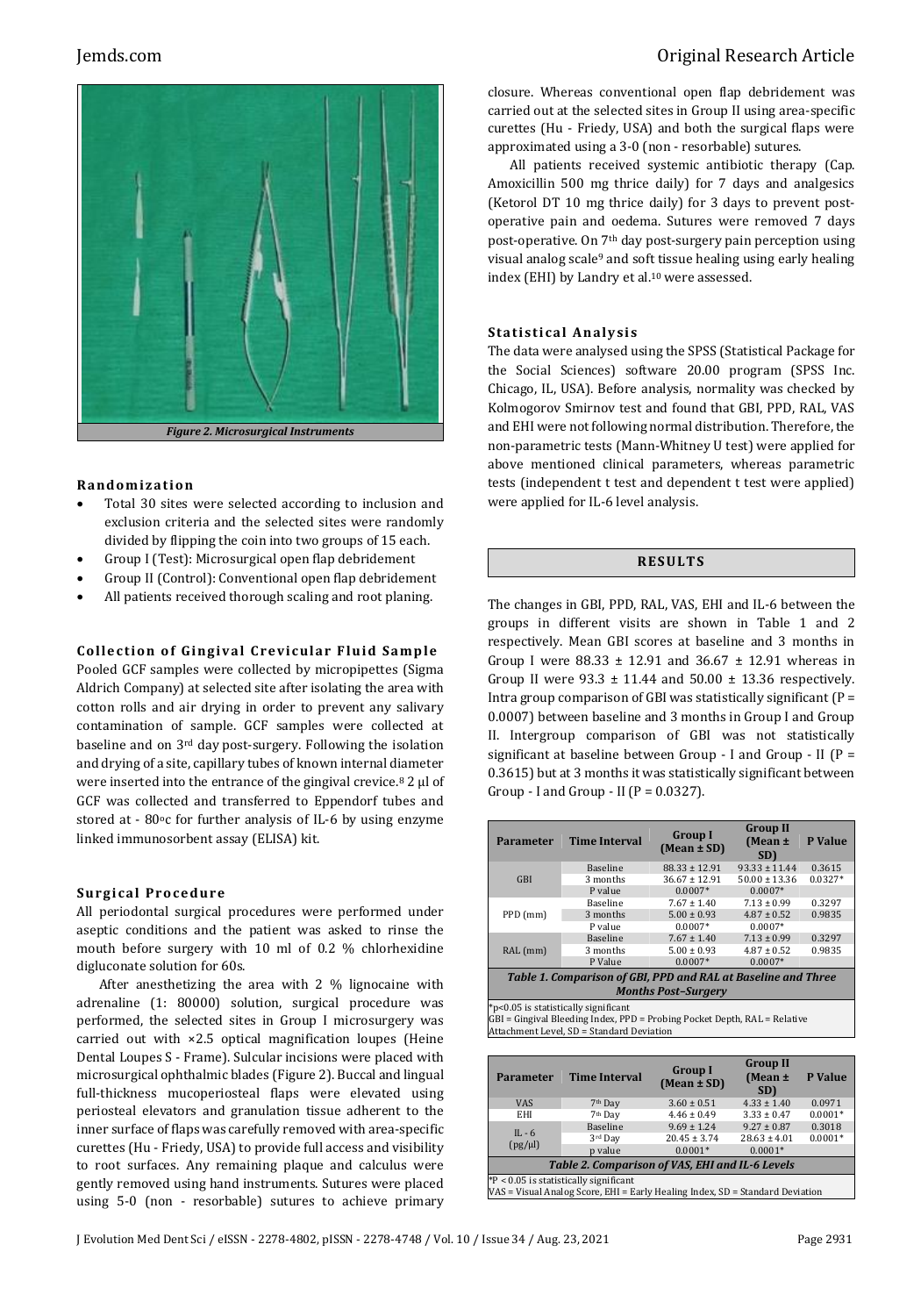In Group I, the mean PPD score at baseline was  $7.67 \pm 1.40$ which was reduced to  $5.00 \pm 0.93$  at 3 months whereas in Group II, the mean PPD score at baseline was  $7.13 \pm 0.99$  which was reduced to 4.87 ± 0.52 at 3 months. Reduction of PPD scores was observed in Group I and Group II from baseline to 3 months which were found to be statistically significant (P = 0.0007). There was no statistically significant difference of PPD scores between Group I and Group II at baseline  $(P =$ 0.3297) and at 3 months  $(P = 0.3297)$ .

In Group I, the mean RAL score at baseline was  $7.67 \pm 1.40$ which was reduced to  $5.00 \pm 0.93$  at 3 months. In Group II, the mean RAL score at baseline was  $7.13 \pm 0.99$  which was reduced to 4.87 ± 0.52 at 3 months. Reduction of RAL scores were observed from baseline to 3 months in Group I and Group II respectively which was found to be statistically significant  $(P = 0.0007)$ . There was no statistically significant difference of RAL scores between Group I and Group II at baseline (P = 0.3297) and at 3 months ( $P = 0.3297$ ).

There was no statistically significant difference  $(P =$ 0.0971) of VAS in Group I (3.60 ± 0.51) and Group II (4.33 ± 1.40). EHI scores in Group I and Group II were  $4.46 \pm 0.49$  and 3.33 ± 0.47 respectively. Intergroup comparison of EHI scores was found to be statistically significant ( $P = 0.0001$ ).

In Group I, the mean IL-6 level score at baseline was  $9.69 \pm$ 1.24 pg/ $\mu$ l which increased to 20.45  $\pm$  3.74 pg/ $\mu$ l whereas in Group II mean IL-6 level score at baseline was  $9.2 \pm 0.87$  pg/ $\mu$ l which increased to  $28.63 \pm 4.01$  pg/ $\mu$ l. Intragroup comparison showed a gradual increase of IL-6 cytokine level scores in Group I and Group II at baseline to 3 days which were found to be statistically significant (P =  $0.0001$ ). On 3<sup>rd</sup> day postsurgery, IL-6 level scores were found to be statistically significant ( $P = 0.0001$ ) in between the groups.

# **DI SCU S SI ON**

The current pendulum of clinical opinion in some areas of periodontal education and research has swung far away from traditional mechanical and surgical therapy towards advanced treatment applications. The application of magnification to periodontics has tremendously refined the periodontal surgical care. Microsurgery has been proposed in various fields of dentistry. Its perceived advantages in periodontal surgery relate to the enhanced visual acuity associated with magnification and better soft tissue manipulation.

Dadwal et al.<sup>11</sup> evaluated the amount of remaining calculus after scaling and root planing, with and without magnification loupes and concluded that usage of magnification loupes resulted in less remaining calculus and less damage to tooth surface. According to Wachtel et al.<sup>12</sup> a microsurgical approach may also be of value for regenerative treatment using enamel matrix derivative, as it allows a more precise and less traumatic access to and debridement of the periodontal defect and a well-controlled application of the regenerative technology. In our study, there was statistically significant reduction ( $P = 0.0007$ ) in GBI scores from baseline to 3 months in Group I and Group II respectively in accordance to a study done by Perumal et al. 13

In the present study, there was a statistically significant difference of PPD and RAL among both the groups from baseline to 3 months ( $P = 0.0007$ ) but they were statistically

insignificant in between the groups at 3 months post-surgery  $(P = 0.9835)$ . These results of the present study are in accordance to a study done by Singh et al.<sup>14</sup> where there was no statistically significant difference between the groups (micro-surgical and macro-surgical) in terms of PPD (P = 0.372) and clinical attachment level ( $P = 0.110$ ).

Early healing was assessed on 7th day after the procedure which showed that Group I was significantly better than Group II. This may be due to delicate handling of the tissues and precise wound closure, which were similar to some of the earlier studies.15,12

VAS was assessed on 7th day after the procedure which showed the mean scores in Group I as  $3.60 \pm 0.51$  and in Group II as  $4.33 \pm 1.40$  respectively. In the present study, perceived pain was not statistically significant among groups  $(P =$ 0.0971). But however, it can be observed that pain range was wider in the Group II than Group I.

IL-6 is an important cytokine involved in the regulation of host response to tissue injury and infection.<sup>16</sup> In a metaanalysis17 it was stated that GCF levels of IL-6 were significantly higher in subjects diagnosed with chronic periodontitis than periodontally healthy subjects. The total levels of IL-6 in the GCF of disease sites in chronic periodontitis patients decreased in response to nonsurgical therapy.<sup>18</sup> Therefore, in the present study IL-6 was used as diagnostic and prognostic potential for monitoring disease and therapeutic decisions.

In the present study, there was a statistically significant difference among the groups ( $P = 0.0001$ ) and between the groups (P = 0.0001) respectively. Group I showed lower levels of IL-6 on 3rd day postoperatively indicating less surgical trauma.

Generally, IL-6 levels were elevated during early phase of wound healing which has been shown to be involved in regulation of leukocyte infiltration and angiogenesis. The results in the present study showed an increase in cytokine levels from baseline to 3 days post-surgery in both Group I and Group II but however, comparatively lower levels were observed in Group I. These are in accordance to a study done by Lin.<sup>19</sup> and Gallucci,<sup>20</sup> where the levels of IL-6 were maintained over the entire observation period of 14 days.

In order to ascertain the possible clinical relevance of these observations, correlation analysis between the clinical parameters and the total cytokine levels in GCF sample sites was performed. Positive correlations were observed between the levels of IL-6 with PPD and RAL. However, it was contradictory to a study, where they found that positive correlations were observed between the levels of IL-1α, IL - 1β, IL-10 and TNF-α but not IL-6 with PPD and CAL.<sup>18</sup> There was no correlation observed between cytokine levels and GBI, VAS, EHI.

The microsurgical approach involves delicate handling of tissues and precise wound closure which accounts for the favourable early wound healing as reported from studies.<sup>21, 22</sup> Comparison between the two groups showed more areas of haemorrhage in the control group than the test group specimens, which is suggestive of more trauma inflicted to the tissues treated by conventional surgery as compared to microsurgery.<sup>3</sup> This further confirms that microsurgical approach may be less traumatic and more favourable.